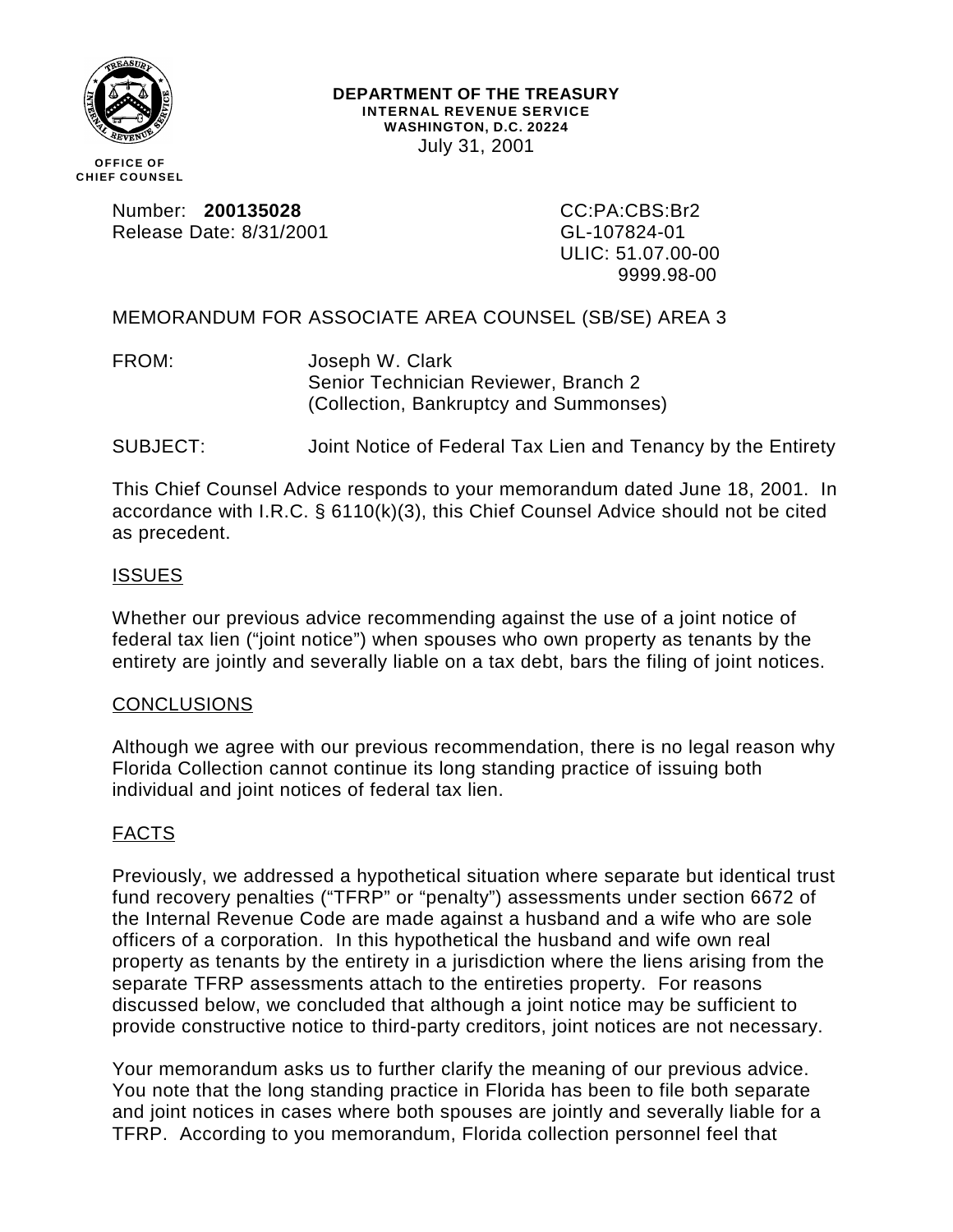## GL-107824-01

recording joint notices leads to increased collections and that innocent third-party creditors would be disadvantaged by a change in practice.

## LAW AND ANALYSIS

In Brown v. United States, 591 F. Supp. 1136 (5th Cir. 1979) the court of appeals held that section 6672 creates a joint and several liability against all responsible officers subject to TFRP. Thus, each delinquent responsible officer is independently liable for the entire amount of the penalty.<sup>1</sup> In our view, joint notices are inconsistent with the idea that section 6672 imposes an individual liability subject to an individual assessment.

A notice of federal tax lien does not create a lien against property. Rather, a lien is created the moment a person required to pay taxes fails to do so. I.R.C. § 6321. The lien exists regardless of whether notice is filed. However, Congress has seen fit to provide protection to certain classes of creditors, thus a lien will not be valid against a purchaser of a security interest, a mechanic's lienor, or a judgment lien creditor unless notice has been properly filed. I.R.C. § 6323(a).

A notice of federal tax lien is sufficient if it gives constructive notice of the existence of the government's lien. 3 A.L.R. 3d 633, See United States v. Sirico, 247 F.Supp. 421, 422 (S.D.N.Y. 1965). Thus, individual notices filed against a husband and a wife will alert a reasonable third party to the possibility that the entireties property is encumbered by a joint liability. Augello v. United States, 93-2 U.S. Tax Cas. (CCH) ¶ 50, 391 (M.D. Pa. 1993). Yet, there is no legal imperative that only individual notices be filed. As long as the notice gives sufficient constructive notice of the existence of the government's lien then it satisfies the requirements of section 6323(f) of the Internal Revenue Code.

If Florida Collection personnel wish to continue to file both individual and joint notices they may do so. Our previous advice was meant as a recommendation, which is evidenced by our discussion about what a joint notice should contain if one is filed. Nothing in that advice precludes continuation of the current Florida practice.

This writing may contain privileged information. Any unauthorized disclosure of this writing may have an adverse effect on privileges, such as the attorney client privilege. If disclosure becomes necessary, please contact this office for our views.

<sup>&</sup>lt;sup>1</sup>However, it is the Service's policy to collect the unpaid trust fund taxes only once. IRM 5.17.7.1.11(1).